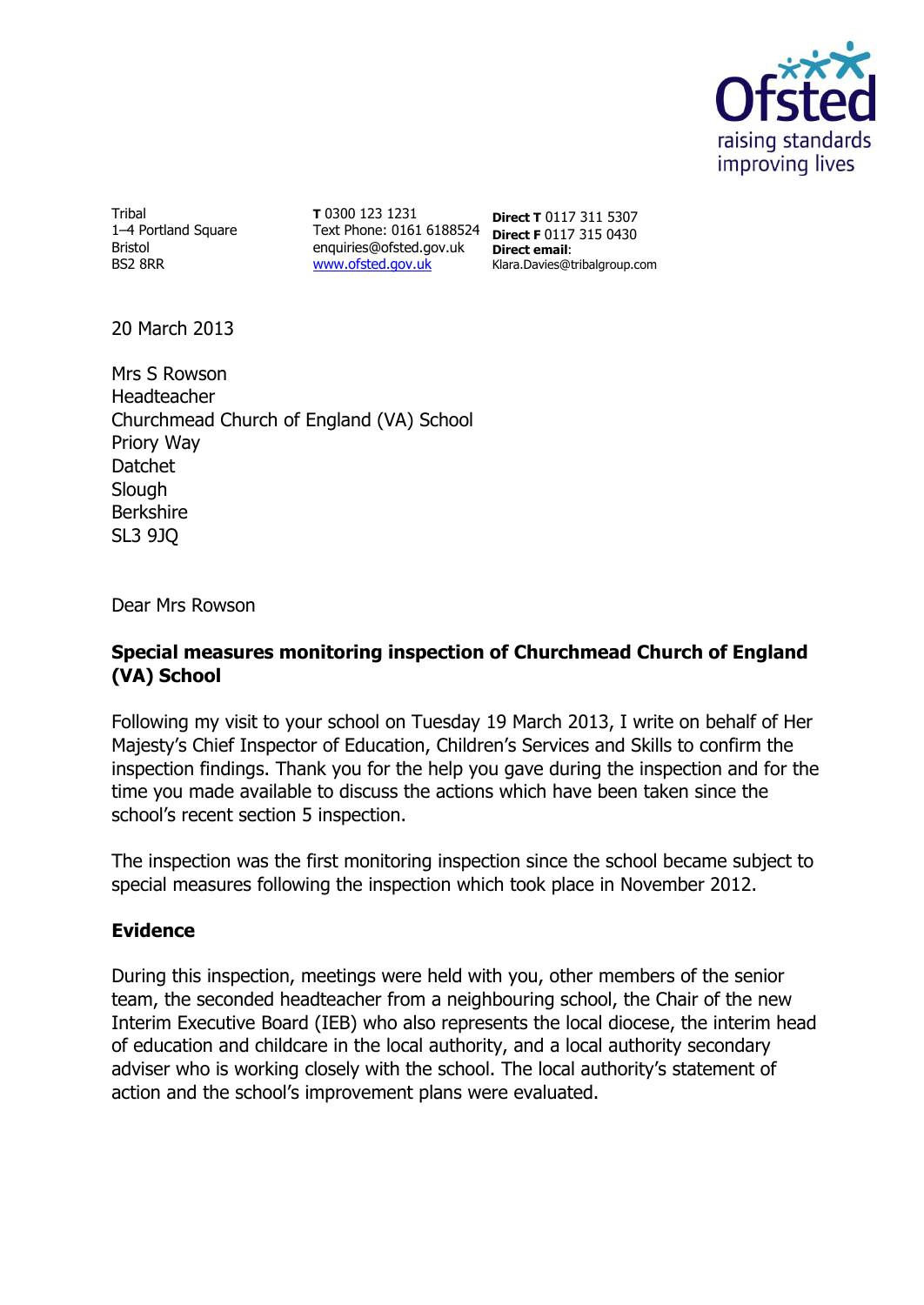

## **Context**

Following the previous inspection in November 2012 the local authority suspended the governing body's right to a delegated budget, the headteacher resigned and you became acting headteacher until summer 2013, and the governing body was replaced with an IEB. The local authority also took action to have greater power over staffing and exercised its right to require the governing body, and subsequently the IEB, to enter into arrangements with a view to securing improvements in the performance of the school. Consideration is being given to the school's conversion to academy status.

## **The quality of leadership and management at the school**

The local authority has taken swift and decisive action since the publication of the previous inspection report to enable the school to move forward. This includes the secondment of an experienced headteacher from a local successful school to offer strategic oversight, a reorganisation of the school's senior team, the dissolution of the governing body and its replacement with an IEB, and the support of a secondary adviser for three days per week to assist with the development of teaching and learning. These actions have resulted in rapid changes and a new, but already palpable, sense of momentum.

A senior member of the local authority chairs a strategy group which meets fortnightly and maintains close oversight of how improvement strategies are making a difference to the quality of education of students in every year group. This group holds you and your senior staff closely to account for driving these improvements. They oversaw the formulation of the local authority's statement of action and the school's action planning which, as a consequence, are both very thorough and well-focused documents and are also usefully aligned. The new Interim Executive Board has yet to have its first meeting but the chair is already closely involved in school improvement strategies and works cooperatively with the local authority and with school staff. There is a good representation of skills and experience among this new group. Plans to turn the school into an academy are in the early stages of discussion; key stakeholders are involved and they are clear that the best interests of students and the community are paramount in any such decision.

The seconded headteacher has given the school's senior team a sense of strategic oversight which it previously lacked. The skills and capacity of the team are now being marshalled effectively towards common and appropriate ends as everyone is beginning to understand how their work complements that of their colleagues and contributes to better standards. Levels of accountability of staff are improving; staff are beginning to be held to account for all aspects of their work, including their